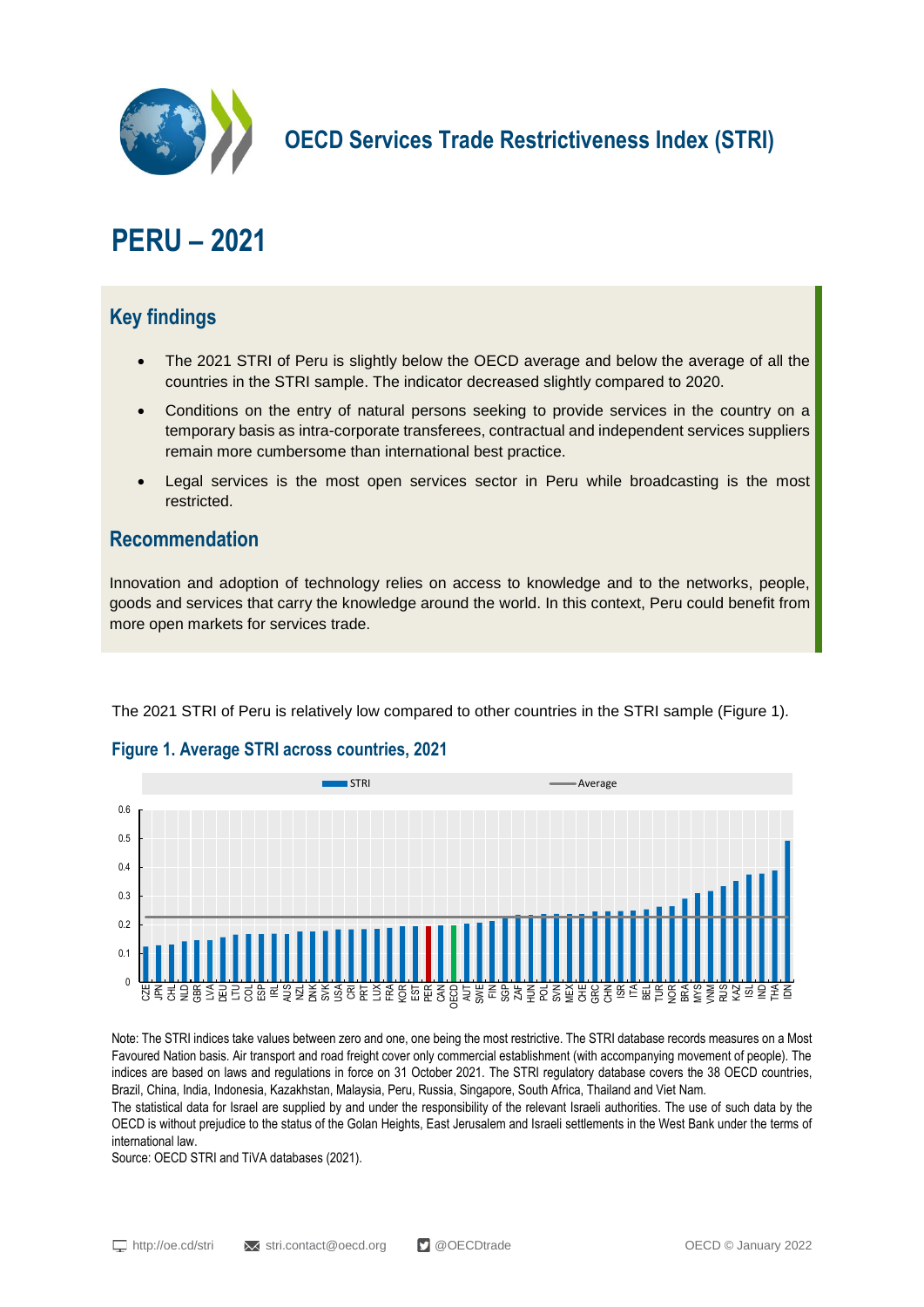The 2021 index is partly explained by general regulations applying across all services sectors, in particular limitations to movement of people and restrictions to foreign entry. Duration of stay of all services providers (intra-corporate transferees, contractual and independent services suppliers) is limited to less than 12 months on their first entry permit. A residency permits is required for board members and there is an explicit preference for local suppliers in public procurement.

The regulatory environment in Peru is relatively stable with few changes that affect services trade (Figure 2). The highest levels of liberalisation were recorded in telecommunications in 2014-2017, while in motion pictures and sound recording and accounting and auditing the regulatory environment has become slightly more restrictive in 2017-2020. No significant changes were detected in 2021.



**Figure 2. Evolution of STRI indices by sector in Peru**

Services Trade Restrictiveness Index, percentage change over the period 2014-2017, 2017-2020 and 2020-2021

Source: OECD STRI and TiVA databases (2021).

Legal services, accounting services, rail freight transport and architecture services are the sectors with the lowest score relative to the average STRI across all countries (Figure 3). Logistics storage, logistics cargo-handling, logistics freight-forwarding and broadcasting are the sectors with the highest score relative to the average STRI across all countries.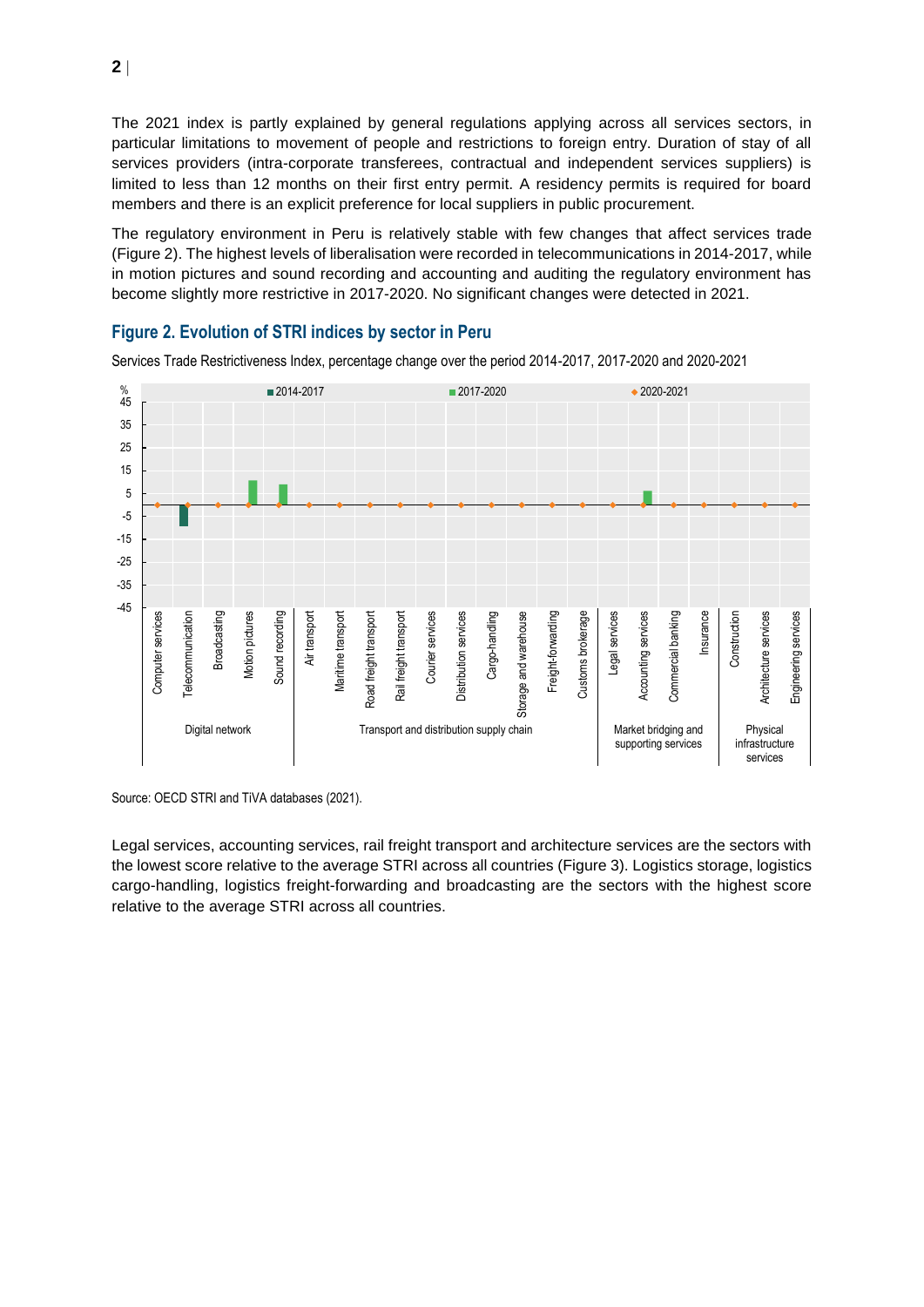

#### **Figure 3. Sectoral breakdown: The least and most restricted sectors in Peru**

Note: Selection was made based on how far the sectors' score were from the world average score, as a percentage difference i.e. (STRIcountry, sector - STRIworld average, sector) / STRIworld average, sector Source: OECD STRI and TiVA databases (2021).

Legal services are the least restricted service sectors in Peru compared to the Americas and the other best performers elsewhere while broadcasting are the most restricted (Figure 4).

#### **Figure 4. Peru compared to the Americas and World's best performers**



Source: OECD STRI and TiVA databases (2021).